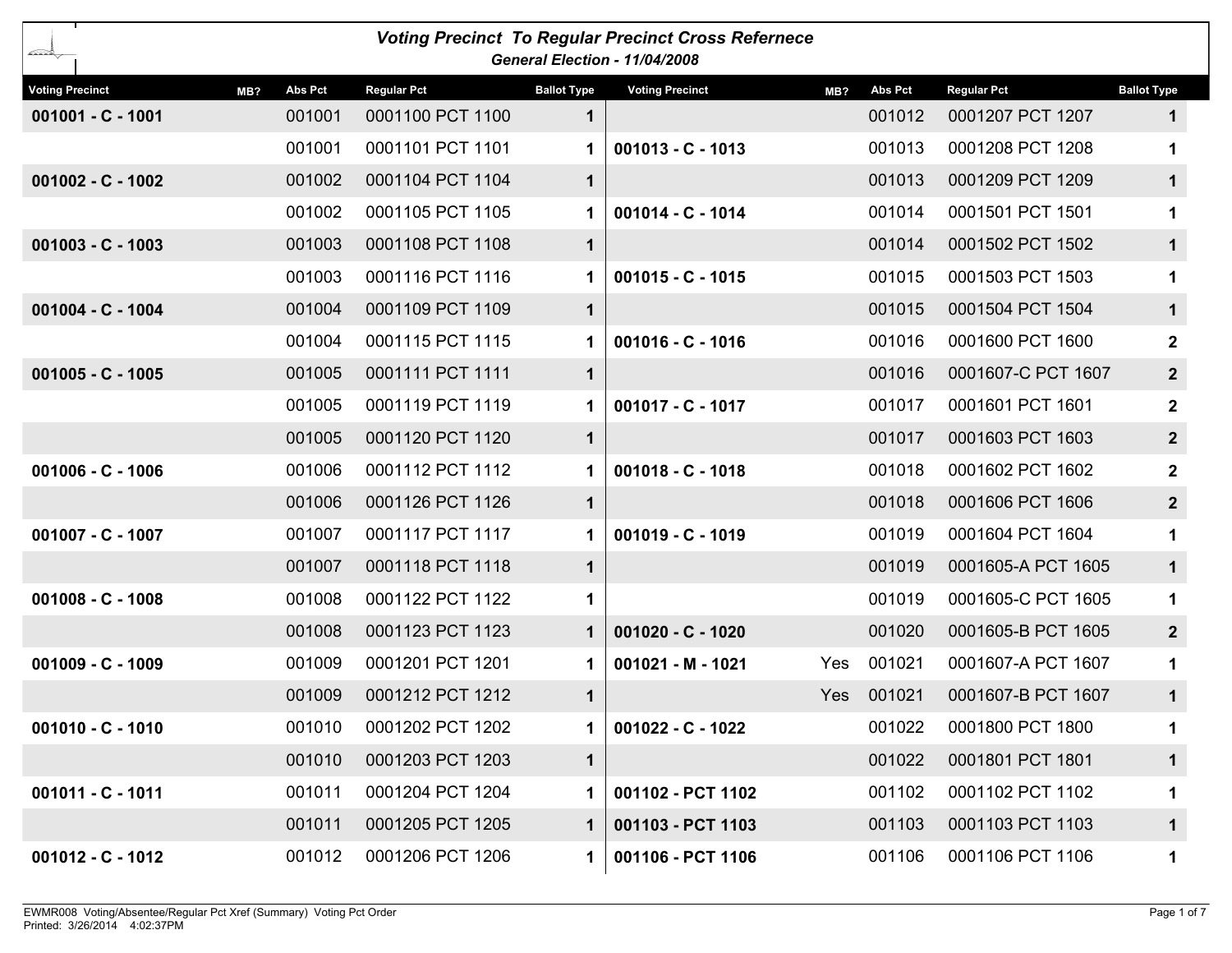| <b>Voting Precinct</b> | MB? | Abs Pct | <b>Regular Pct</b> | <b>Ballot Type</b> | <b>Voting Precinct</b> | MB?        | <b>Abs Pct</b> | <b>Regular Pct</b> | <b>Ballot Type</b> |
|------------------------|-----|---------|--------------------|--------------------|------------------------|------------|----------------|--------------------|--------------------|
| 001107 - PCT 1107      |     | 001107  | 0001107 PCT 1107   | $\mathbf 1$        |                        |            | 002008         | 0002501 PCT 2501   | $\mathbf 1$        |
| 001110 - PCT 1110      |     | 001110  | 0001110 PCT 1110   | 1                  | $002009 - C - 2009$    |            | 002009         | 0002502 PCT 2502   | 1                  |
| 001113 - PCT 1113      |     | 001113  | 0001113 PCT 1113   | $\mathbf 1$        |                        |            | 002009         | 0002503 PCT 2503   | $\mathbf{1}$       |
| 001114 - PCT 1114      |     | 001114  | 0001114 PCT 1114   | 1                  | $002010 - C - 2010$    |            | 002010         | 0002505 PCT 2505   | $\mathbf 1$        |
| 001121 - PCT 1121      |     | 001121  | 0001121 PCT 1121   | $\mathbf 1$        |                        |            | 002010         | 0002506 PCT 2506   | $\mathbf{1}$       |
| 001124 - PCT 1124      |     | 001124  | 0001124 PCT 1124   | 1.                 | 002011 - C - 2011      |            | 002011         | 0002600 PCT 2600   | 1                  |
| 001125 - PCT 1125      |     | 001125  | 0001125 PCT 1125   | $\mathbf 1$        |                        |            | 002011         | 0002602 PCT 2602   | $\mathbf{1}$       |
| 001210 - PCT 1210      |     | 001210  | 0001210 PCT 1210   | 1                  | 002012 - M - 2012      | Yes        | 002012         | 0002603 PCT 2603   | $\mathbf 1$        |
| 001211 - PCT 1211      |     | 001211  | 0001211 PCT 1211   | $\mathbf 1$        | $002013 - M - 2013$    | Yes        | 002013         | 0002700 PCT 2700   | $\mathbf{1}$       |
| 001500 - PCT 1500      |     | 001500  | 0001500 PCT 1500   | 1                  | 002014 - C - 2014      |            | 002014         | 0002800 PCT 2800   | 1                  |
| 001701 - PCT 1701      |     | 001701  | 0001701 PCT 1701   | $\mathbf 1$        |                        |            | 002014         | 0002801 PCT 2801   | $\mathbf 1$        |
| 002001 - C - 2001      |     | 002001  | 0002110 PCT 2110   | 3                  | $002015 - M - 2015$    | <b>Yes</b> | 002015         | 0002802 PCT 2802   | 1                  |
|                        |     | 002001  | 0002111 PCT 2111   | $3\phantom{a}$     |                        | <b>Yes</b> | 002015         | 0002803 PCT 2803   | $\mathbf{1}$       |
| 002002 - C - 2002      |     | 002002  | 0002200 PCT 2200   | 1                  | 002016 - C - 2016      |            | 002016         | 0002903 PCT 2903   | $\mathbf 1$        |
|                        |     | 002002  | 0002203 PCT 2203   | $\mathbf 1$        |                        |            | 002016         | 0002906 PCT 2906   | $\mathbf{1}$       |
| $002003 - C - 2003$    |     | 002003  | 0002202 PCT 2202   | 1                  | 002017 - C - 2017      |            | 002017         | 0002904 PCT 2904   | 1                  |
|                        |     | 002003  | 0002204 PCT 2204   | $\mathbf 1$        |                        |            | 002017         | 0002905 PCT 2905   | $\mathbf{1}$       |
| 002004 - C - 2004      |     | 002004  | 0002208 PCT 2208   | 1                  | 002101 - PCT 2101      |            | 002101         | 0002101 PCT 2101   | 3                  |
|                        |     | 002004  | 0002209 PCT 2209   | 1                  | 002102 - PCT 2102      |            | 002102         | 0002102 PCT 2102   | $\mathbf{3}$       |
| $002005 - C - 2005$    |     | 002005  | 0002210 PCT 2210   | 1                  | 002103 - PCT 2103      |            | 002103         | 0002103 PCT 2103   | 3                  |
|                        |     | 002005  | 0002211 PCT 2211   | $\mathbf 1$        | 002104 - PCT 2104      |            | 002104         | 0002104 PCT 2104   | $\mathbf{3}$       |
| $002006 - C - 2006$    |     | 002006  | 0002212 PCT 2212   |                    | 002107 - PCT 2107      |            | 002107         | 0002107 PCT 2107   | 3                  |
|                        |     | 002006  | 0002213 PCT 2213   | 1                  | 002108 - PCT 2108      |            | 002108         | 0002108 PCT 2108   | $\mathbf{3}$       |
| 002007 - C - 2007      |     | 002007  | 0002400 PCT 2400   | 1                  | 002109 - PCT 2109      |            | 002109         | 0002109 PCT 2109   | 3                  |
|                        |     | 002007  | 0002401 PCT 2401   | 1                  | 002112 - PCT 2112      |            | 002112         | 0002112 PCT 2112   | $\mathbf{3}$       |
| $002008 - C - 2008$    |     | 002008  | 0002500 PCT 2500   | 1                  | 002201 - PCT 2201      |            | 002201         | 0002201 PCT 2201   | 1                  |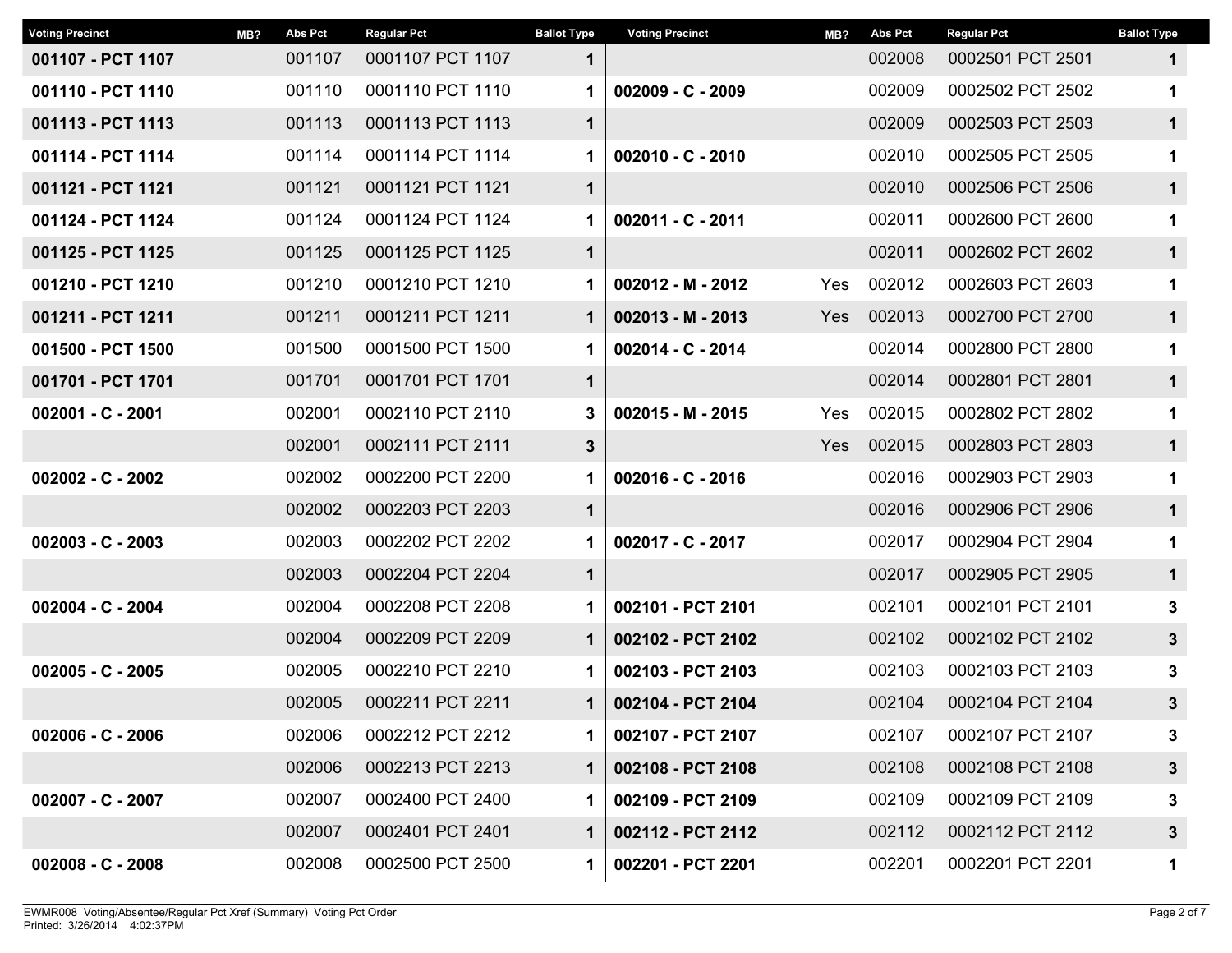| <b>Voting Precinct</b> | MB? | <b>Abs Pct</b> | <b>Regular Pct</b> | <b>Ballot Type</b>      | <b>Voting Precinct</b> | MB?        | <b>Abs Pct</b> | <b>Regular Pct</b> | <b>Ballot Type</b> |
|------------------------|-----|----------------|--------------------|-------------------------|------------------------|------------|----------------|--------------------|--------------------|
| 002205 - PCT 2205      |     | 002205         | 0002205 PCT 2205   | $\mathbf 1$             | $003006 - C - 3006$    |            | 003006         | 0003208 PCT 3208   | 6                  |
| 002206 - PCT 2206      |     | 002206         | 0002206 PCT 2206   | 1                       |                        |            | 003006         | 0003210 PCT 3210   | 6                  |
| 002207 - PCT 2207      |     | 002207         | 0002207 PCT 2207   | $\mathbf 1$             | $003007 - C - 3007$    |            | 003007         | 0003211-A PCT 3211 | 6                  |
| 002301 - PCT 2301      |     | 002301         | 0002301 PCT 2301   | 4                       |                        |            | 003007         | 0003214 PCT 3214   | 6                  |
| 002302 - PCT 2302      |     | 002302         | 0002302 PCT 2302   | 4                       | $003008 - M - 3008$    | <b>Yes</b> | 003008         | 0003211-B PCT 3211 | $\mathbf 1$        |
| 002303 - PCT 2303      |     | 002303         | 0002303 PCT 2303   | 4                       | $003009 - C - 3009$    |            | 003009         | 0003212 PCT 3212   | 6                  |
| 002304 - PCT 2304      |     | 002304         | 0002304 PCT 2304   | 4                       |                        |            | 003009         | 0003213 PCT 3213   | 6                  |
| 002305 - PCT 2305      |     | 002305         | 0002305 PCT 2305   | 4                       | $003010 - C - 3010$    |            | 003010         | 0003215 PCT 3215   | 6                  |
| 002306 - PCT 2306      |     | 002306         | 0002306 PCT 2306   | $\overline{\mathbf{4}}$ |                        |            | 003010         | 0003217 PCT 3217   | 6                  |
| 002402 - PCT 2402      |     | 002402         | 0002402 PCT 2402   | 1                       | 003011 - C - 3011      |            | 003011         | 0003303 PCT 3303   | $\mathbf 1$        |
| 002504 - PCT 2504      |     | 002504         | 0002504 PCT 2504   | $\mathbf 1$             |                        |            | 003011         | 0003704-D PCT 3704 | $\mathbf 1$        |
| 002601 - PCT 2601      |     | 002601         | 0002601 PCT 2601   | $\mathbf 1$             | $003012 - M - 3012$    | Yes        | 003012         | 0003307-A PCT 3307 | 6                  |
| 002701 - PCT 2701      |     | 002701         | 0002701 PCT 2701   | $\mathbf 1$             |                        | Yes        | 003012         | 0003307-D PCT 3307 | $6\phantom{1}6$    |
| 002902 - PCT 2902      |     | 002902         | 0002902 PCT 2902   | 1                       |                        | Yes        | 003012         | 0003308-A PCT 3308 | 6                  |
| 002907 - PCT 2907      |     | 002907         | 0002907 PCT 2907   | $\mathbf 1$             |                        | <b>Yes</b> | 003012         | 0003308-D PCT 3308 | 6                  |
| 002908 - PCT 2908      |     | 002908         | 0002908 PCT 2908   | $\mathbf 1$             | $003013 - C - 3013$    |            | 003013         | 0003307-B PCT 3307 | $\mathbf 1$        |
| 003001 - C - 3001      |     | 003001         | 0003100 PCT 3100   | 5                       |                        |            | 003013         | 0003307-C PCT 3307 | $\mathbf{1}$       |
|                        |     | 003001         | 0003101 PCT 3101   | 5                       |                        |            | 003013         | 0003308-B PCT 3308 | $\mathbf 1$        |
| $003002 - C - 3002$    |     | 003002         | 0003102 PCT 3102   | 5                       |                        |            | 003013         | 0003308-C PCT 3308 | 1                  |
|                        |     | 003002         | 0003103 PCT 3103   | 5                       | $003014 - C - 3014$    |            | 003014         | 0003500 PCT 3500   | 6                  |
| $003003 - C - 3003$    |     | 003003         | 0003201 PCT 3201   | 6                       |                        |            | 003014         | 0003507 PCT 3507   | $6\phantom{1}6$    |
|                        |     | 003003         | 0003209 PCT 3209   | 6                       | $003015 - C - 3015$    |            | 003015         | 0003501 PCT 3501   | 6                  |
| 003004 - C - 3004      |     | 003004         | 0003202 PCT 3202   | 6                       |                        |            | 003015         | 0003508 PCT 3508   | 6                  |
|                        |     | 003004         | 0003203 PCT 3203   | 6                       | $003016 - C - 3016$    |            | 003016         | 0003502 PCT 3502   | 6                  |
| $003005 - C - 3005$    |     | 003005         | 0003205 PCT 3205   | 6                       |                        |            | 003016         | 0003506 PCT 3506   | 6                  |
|                        |     | 003005         | 0003206 PCT 3206   | 6                       | 003017 - C - 3017      |            | 003017         | 0003504 PCT 3504   | 6                  |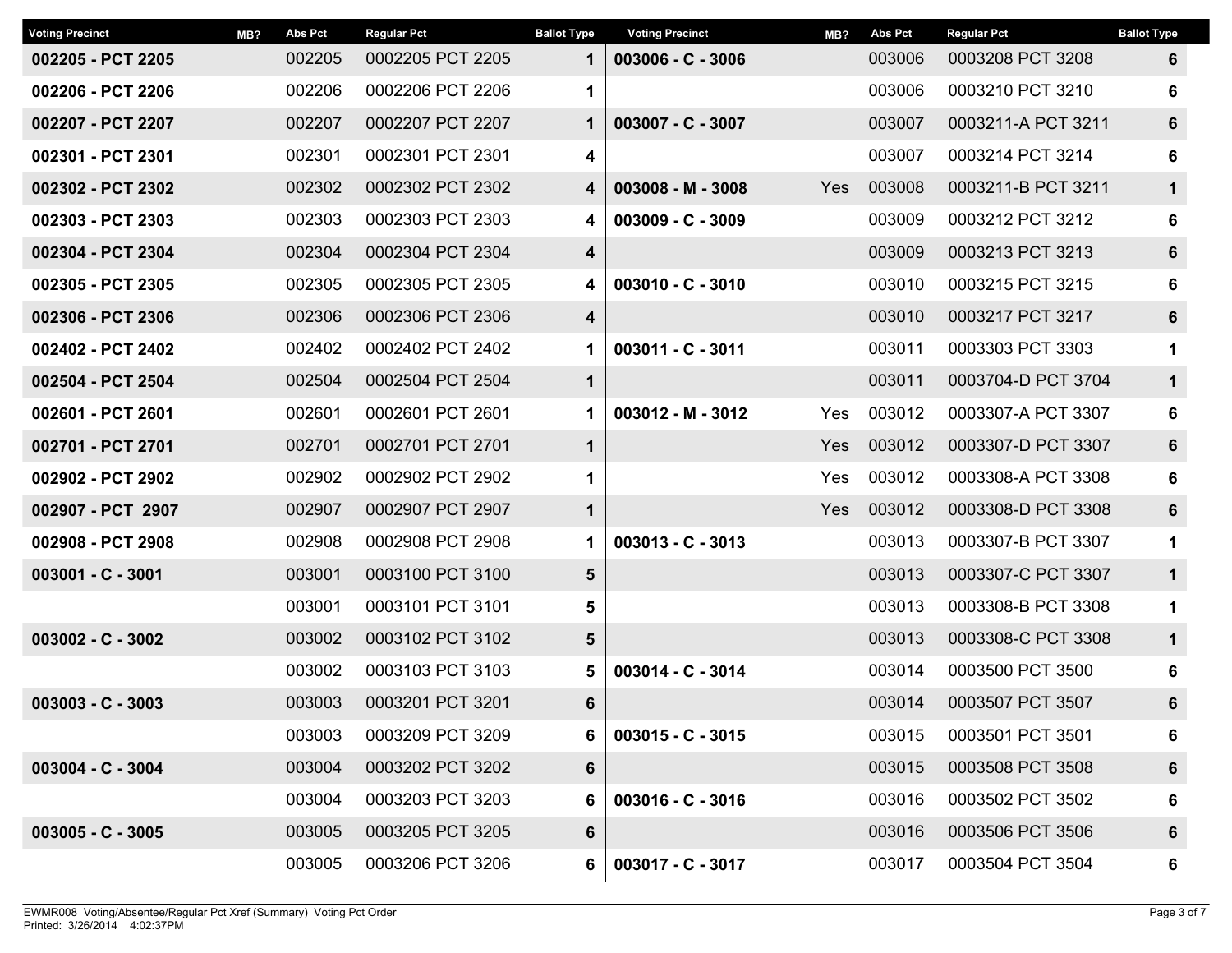| <b>Voting Precinct</b> | MB? | <b>Abs Pct</b> | <b>Regular Pct</b> | <b>Ballot Type</b> | <b>Voting Precinct</b> | MB? | <b>Abs Pct</b> | <b>Regular Pct</b> | <b>Ballot Type</b> |
|------------------------|-----|----------------|--------------------|--------------------|------------------------|-----|----------------|--------------------|--------------------|
| 003017 - C - 3017      |     | 003017         | 0003505 PCT 3505   | 6                  | 003401 - PCT 3401      |     | 003401         | 0003401 PCT 3401   | $\mathbf 1$        |
| $003018 - C - 3018$    |     | 003018         | 0003700 PCT 3700   | 6                  | 003402 - PCT 3402      |     | 003402         | 0003402 PCT 3402   | 1                  |
|                        |     | 003018         | 0003706 PCT 3706   | 6                  | 003503 - PCT 3503      |     | 003503         | 0003503 PCT 3503   | 6                  |
| $003019 - C - 3019$    |     | 003019         | 0003701 PCT 3701   | 6                  | 003600 - PCT 3600      |     | 003600         | 0003600 PCT 3600   | 7                  |
|                        |     | 003019         | 0003703 PCT 3703   | 6                  | 003601 - PCT 3601      |     | 003601         | 0003601 PCT 3601   | $\overline{7}$     |
| 003020 - M - 3020      | Yes | 003020         | 0003702 PCT 3702   | 6                  | 003602 - PCT 3602      |     | 003602         | 0003602 PCT 3602   | $\overline{7}$     |
| 003021 - C - 3021      |     | 003021         | 0003704-A PCT 3704 | 6                  | 003705 - PCT 3705      |     | 003705         | 0003705 PCT 3705   | 6                  |
|                        |     | 003021         | 0003704-B PCT 3704 | 6                  | 004001 - C - 4001      |     | 004001         | 0004100 PCT 4100   | 1                  |
|                        |     | 003021         | 0003704-C PCT 3704 | 6                  |                        |     | 004001         | 0004102 PCT 4102   | $\mathbf 1$        |
|                        |     | 003021         | 0003704-E PCT 3704 | 6                  | $004002 - M - 4002$    | Yes | 004002         | 0004104 PCT 4104   | 1                  |
|                        |     | 003021         | 0003704-F PCT 3704 | 6                  | $004003 - M - 4003$    | Yes | 004003         | 0004201-A PCT 4201 | 8                  |
|                        |     | 003021         | 0003704-G PCT 3704 | 6                  |                        | Yes | 004003         | 0004201-C PCT 4201 | 8                  |
| 003022 - C - 3022      |     | 003022         | 0003800 PCT 3800   | 1                  | $004004 - M - 4004$    | Yes | 004004         | 0004201-B PCT 4201 | $\mathbf{1}$       |
|                        |     | 003022         | 0003801 PCT 3801   | 1                  |                        | Yes | 004004         | 0004201-D PCT 4201 | $\mathbf 1$        |
| 003104 - PCT 3104      |     | 003104         | 0003104 PCT 3104   | 5                  |                        | Yes | 004004         | 0004201-E PCT 4201 | $\mathbf{1}$       |
| 003105 - PCT 3105      |     | 003105         | 0003105 PCT 3105   | 5                  |                        | Yes | 004004         | 0004301-H PCT 4301 | 1                  |
| 003106 - PCT 3106      |     | 003106         | 0003106 PCT 3106   | 5                  |                        | Yes | 004004         | 0004306-G PCT 4306 | $\mathbf{1}$       |
| 003107 - PCT 3107      |     | 003107         | 0003107 PCT 3107   | 5                  | $004005 - C - 4005$    |     | 004005         | 0004202 PCT 4202   | 8                  |
| 003204 - PCT 3204      |     | 003204         | 0003204 PCT 3204   | $6\phantom{1}$     |                        |     | 004005         | 0004203 PCT 4203   | 8                  |
| 003207 - PCT 3207      |     | 003207         | 0003207 PCT 3207   | 6                  | $004006 - M - 4006$    | Yes | 004006         | 0004250 PCT 4250   | 6                  |
| 003216 - PCT 3216      |     | 003216         | 0003216 PCT 3216   | 6                  | 004007 - C - 4007      |     | 004007         | 0004300 PCT 4300   | $6\phantom{1}6$    |
| 003301 - PCT 3301      |     | 003301         | 0003301 PCT 3301   | 1                  |                        |     | 004007         | 0004303 PCT 4303   | 6                  |
| 003302 - PCT 3302      |     | 003302         | 0003302 PCT 3302   | 1                  | $004008 - C - 4008$    |     | 004008         | 0004301-A PCT 4301 | 6                  |
| 003304 - PCT 3304      |     | 003304         | 0003304 PCT 3304   | 1                  |                        |     | 004008         | 0004301-B PCT 4301 | 6                  |
| 003305 - PCT 3305      |     | 003305         | 0003305 PCT 3305   | 1                  |                        |     | 004008         | 0004301-C PCT 4301 | 6                  |
| 003306 - PCT 3306      |     | 003306         | 0003306 PCT 3306   | 1                  |                        |     | 004008         | 0004301-D PCT 4301 | 6                  |
|                        |     |                |                    |                    |                        |     |                |                    |                    |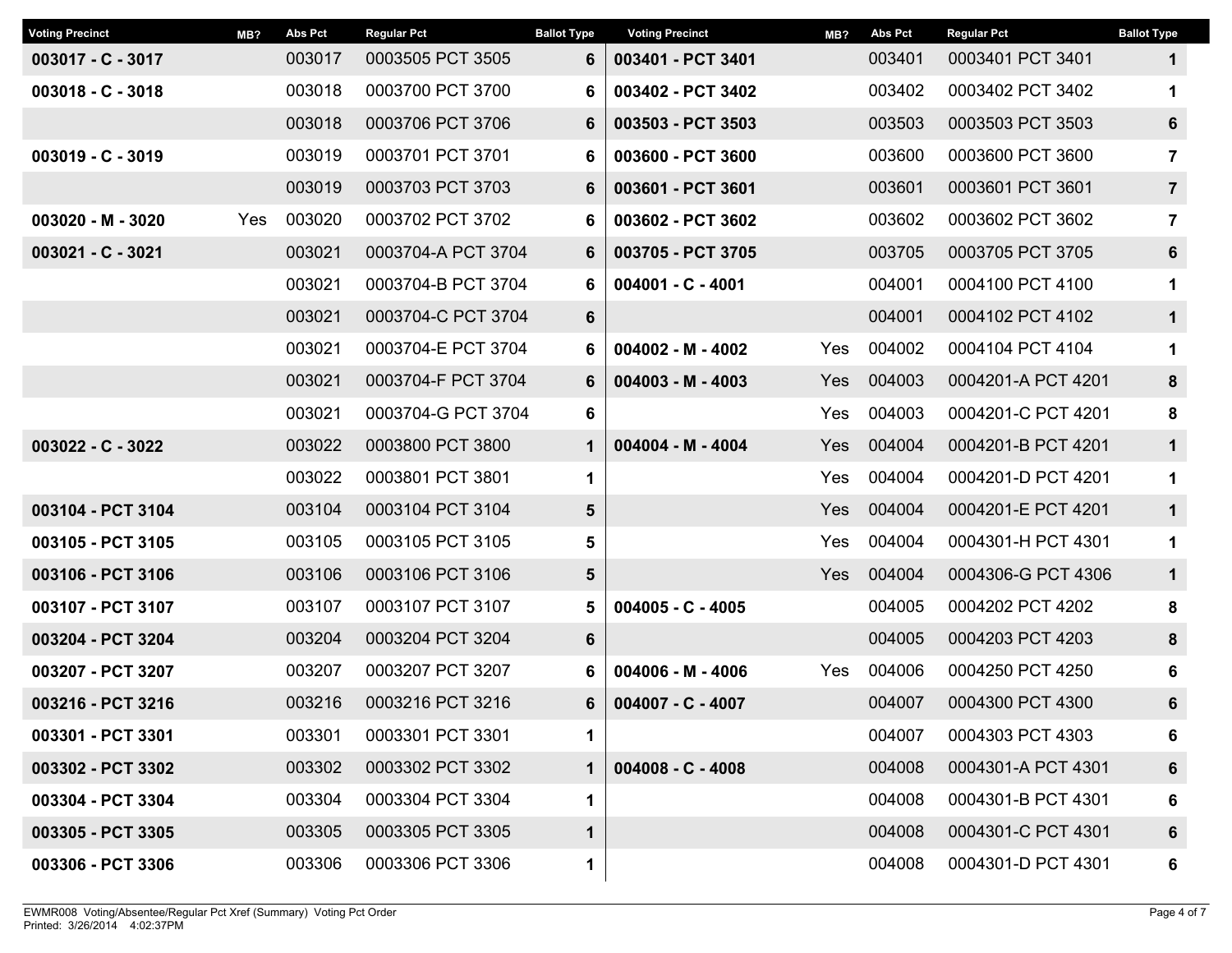| <b>Voting Precinct</b> | MB? | <b>Abs Pct</b> | <b>Regular Pct</b> | <b>Ballot Type</b> | <b>Voting Precinct</b> | MB? | <b>Abs Pct</b> | <b>Regular Pct</b> | <b>Ballot Type</b> |
|------------------------|-----|----------------|--------------------|--------------------|------------------------|-----|----------------|--------------------|--------------------|
| $004008 - C - 4008$    |     | 004008         | 0004301-E PCT 4301 | 6                  | $004016 - M - 4016$    | Yes | 004016         | 0004803 PCT 4803   | $\mathbf{3}$       |
|                        |     | 004008         | 0004301-F PCT 4301 | 6                  | 004017 - M - 4017      | Yes | 004017         | 0004901 PCT 4901   | 1                  |
|                        |     | 004008         | 0004301-G PCT 4301 | $6\phantom{1}$     |                        | Yes | 004017         | 0004902 PCT 4902   | $\mathbf 1$        |
| $004009 - C - 4009$    |     | 004009         | 0004305-A PCT 4305 | 1                  | 004101 - PCT 4101      |     | 004101         | 0004101 PCT 4101   | 1                  |
|                        |     | 004009         | 0004305-B PCT 4305 | $\mathbf 1$        | 004103 - PCT 4103      |     | 004103         | 0004103 PCT 4103   | $\mathbf 1$        |
|                        |     | 004009         | 0004305-C PCT 4305 | 1                  | 004200 - PCT 4200      |     | 004200         | 0004200 PCT 4200   | $\mathbf 1$        |
|                        |     | 004009         | 0004305-D PCT 4305 | $\mathbf 1$        | 004302 - PCT 4302      |     | 004302         | 0004302 PCT 4302   | 6                  |
|                        |     | 004009         | 0004305-E PCT 4305 | 1                  | 004304 - PCT 4304      |     | 004304         | 0004304 PCT 4304   | 6                  |
| $004010 - M - 4010$    | Yes | 004010         | 0004305-F PCT 4305 | 9                  | 004400 - PCT 4400      |     | 004400         | 0004400 PCT 4400   | $\mathbf{1}$       |
| 004011 - PCT 4011      |     | 004011         | 0004306-A PCT 4306 | 9                  | 004401 - PCT 4401      |     | 004401         | 0004401 PCT 4401   | $\mathbf 1$        |
|                        |     | 004011         | 0004306-B PCT 4306 | 9                  | 004501 - PCT 4501      |     | 004501         | 0004501 PCT 4501   | 8                  |
|                        |     | 004011         | 0004306-C PCT 4306 | 9                  | 004502 - PCT 4502      |     | 004502         | 0004502 PCT 4502   | 8                  |
|                        |     | 004011         | 0004306-D PCT 4306 | 9                  | 004503 - PCT 4503      |     | 004503         | 0004503 PCT 4503   | 8                  |
|                        |     | 004011         | 0004306-E PCT 4306 | 9                  | 004600 - PCT 4600      |     | 004600         | 0004600 PCT 4600   | 1                  |
|                        |     | 004011         | 0004306-F PCT 4306 | 9                  | 004601 - PCT 4601      |     | 004601         | 0004601 PCT 4601   | $\mathbf 1$        |
|                        |     | 004011         | 0004306-H PCT 4306 | 9                  | 004707 - PCT 4707      |     | 004707         | 0004707 PCT 4707   | 3                  |
|                        |     | 004011         | 0004307 PCT 4307   | 9                  | 004708 - PCT 4708      |     | 004708         | 0004708 PCT 4708   | $\mathbf{3}$       |
| 004012 - C - 4012      |     | 004012         | 0004402 PCT 4402   | 1                  | 004709 - PCT 4709      |     | 004709         | 0004709 PCT 4709   | $\mathbf 3$        |
|                        |     | 004012         | 0004403 PCT 4403   | $\mathbf 1$        | 004800 - PCT 4800      |     | 004800         | 0004800 PCT 4800   | $\mathbf{3}$       |
| $004013 - C - 4013$    |     | 004013         | 0004700 PCT 4700   | 3                  | 004806 - PCT 4806      |     | 004806         | 0004806 PCT 4806   | 3                  |
|                        |     | 004013         | 0004702 PCT 4702   | $\mathbf{3}$       | 005001 - C - 5001      |     | 005001         | 0005200 PCT 5200   | 8                  |
| 004014 - C - 4014      |     | 004014         | 0004701 PCT 4701   | 3                  |                        |     | 005001         | 0005210 PCT 5210   | 8                  |
|                        |     | 004014         | 0004705 PCT 4705   | $3\phantom{a}$     | $005002 - C - 5002$    |     | 005002         | 0005302 PCT 5302   | 8                  |
|                        |     | 004014         | 0004706 PCT 4706   | 3                  |                        |     | 005002         | 0005305 PCT 5305   | 8                  |
| $004015 - C - 4015$    |     | 004015         | 0004703 PCT 4703   | $3\phantom{.0}$    | 005101 - PCT 5101      |     | 005101         | 0005101 PCT 5101   | 8                  |
|                        |     | 004015         | 0004704 PCT 4704   | 3 <sup>7</sup>     | 005102 - PCT 5102      |     | 005102         | 0005102 PCT 5102   | 8                  |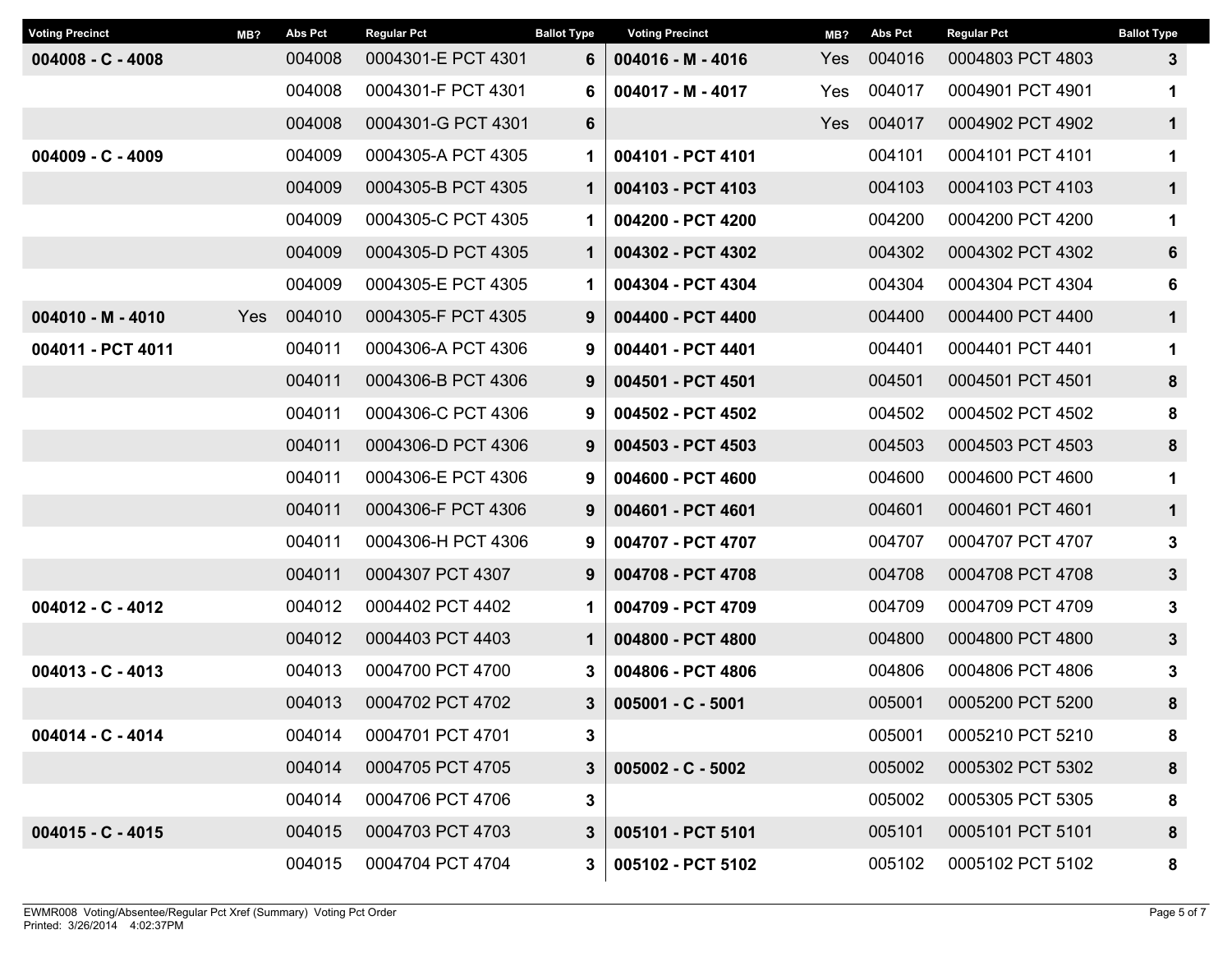| <b>Voting Precinct</b> | MB? | <b>Abs Pct</b> | <b>Regular Pct</b> | <b>Ballot Type</b> | <b>Voting Precinct</b> | MB? | <b>Abs Pct</b> | <b>Regular Pct</b> | <b>Ballot Type</b> |
|------------------------|-----|----------------|--------------------|--------------------|------------------------|-----|----------------|--------------------|--------------------|
| 005103 - PCT 5103      |     | 005103         | 0005103 PCT 5103   | 8                  | 005227 - PCT 5227      |     | 005227         | 0005227 PCT 5227   | 8                  |
| 005201 - PCT 5201      |     | 005201         | 0005201 PCT 5201   | 8                  | 005228 - PCT 5228      |     | 005228         | 0005228 PCT 5228   | 8                  |
| 005202 - PCT 5202      |     | 005202         | 0005202 PCT 5202   | 8                  | 005300 - PCT 5300      |     | 005300         | 0005300 PCT 5300   | 8                  |
| 005203 - PCT 5203      |     | 005203         | 0005203 PCT 5203   | 8                  | 005301 - PCT 5301      |     | 005301         | 0005301 PCT 5301   | 8                  |
| 005204 - PCT 5204      |     | 005204         | 0005204 PCT 5204   | 8                  | 005303 - PCT 5303      |     | 005303         | 0005303 PCT 5303   | 8                  |
| 005205 - PCT 5205      |     | 005205         | 0005205 PCT 5205   | 8                  | 005304 - PCT 5304      |     | 005304         | 0005304 PCT 5304   | 8                  |
| 005206 - PCT 5206      |     | 005206         | 0005206 PCT 5206   | 8                  |                        |     |                |                    |                    |
| 005207 - PCT 5207      |     | 005207         | 0005207 PCT 5207   | 8                  |                        |     |                |                    |                    |
| 005208 - PCT 5208      |     | 005208         | 0005208 PCT 5208   | 8                  |                        |     |                |                    |                    |
| 005209 - PCT 5209      |     | 005209         | 0005209 PCT 5209   | 8                  |                        |     |                |                    |                    |
| 005211 - PCT 5211      |     | 005211         | 0005211 PCT 5211   | 8                  |                        |     |                |                    |                    |
| 005212 - PCT 5212      |     | 005212         | 0005212 PCT 5212   | 8                  |                        |     |                |                    |                    |
| 005213 - PCT 5213      |     | 005213         | 0005213 PCT 5213   | 8                  |                        |     |                |                    |                    |
| 005214 - PCT 5214      |     | 005214         | 0005214 PCT 5214   | 8                  |                        |     |                |                    |                    |
| 005215 - PCT 5215      |     | 005215         | 0005215 PCT 5215   | 8                  |                        |     |                |                    |                    |
| 005216 - PCT 5216      |     | 005216         | 0005216 PCT 5216   | 8                  |                        |     |                |                    |                    |
| 005217 - PCT 5217      |     | 005217         | 0005217 PCT 5217   | 8                  |                        |     |                |                    |                    |
| 005218 - PCT 5218      |     | 005218         | 0005218 PCT 5218   | 8                  |                        |     |                |                    |                    |
| 005219 - PCT 5219      |     | 005219         | 0005219 PCT 5219   | 8                  |                        |     |                |                    |                    |
| 005220 - PCT 5220      |     | 005220         | 0005220 PCT 5220   | 8                  |                        |     |                |                    |                    |
| 005221 - PCT 5221      |     | 005221         | 0005221 PCT 5221   | 8                  |                        |     |                |                    |                    |
| 005222 - PCT 5222      |     | 005222         | 0005222 PCT 5222   | 8                  |                        |     |                |                    |                    |
| 005223 - PCT 5223      |     | 005223         | 0005223 PCT 5223   | 8                  |                        |     |                |                    |                    |
| 005224 - PCT 5224      |     | 005224         | 0005224 PCT 5224   | 8                  |                        |     |                |                    |                    |
| 005225 - PCT 5225      |     | 005225         | 0005225 PCT 5225   | 8                  |                        |     |                |                    |                    |
| 005226 - PCT 5226      |     | 005226         | 0005226 PCT 5226   | 8                  |                        |     |                |                    |                    |